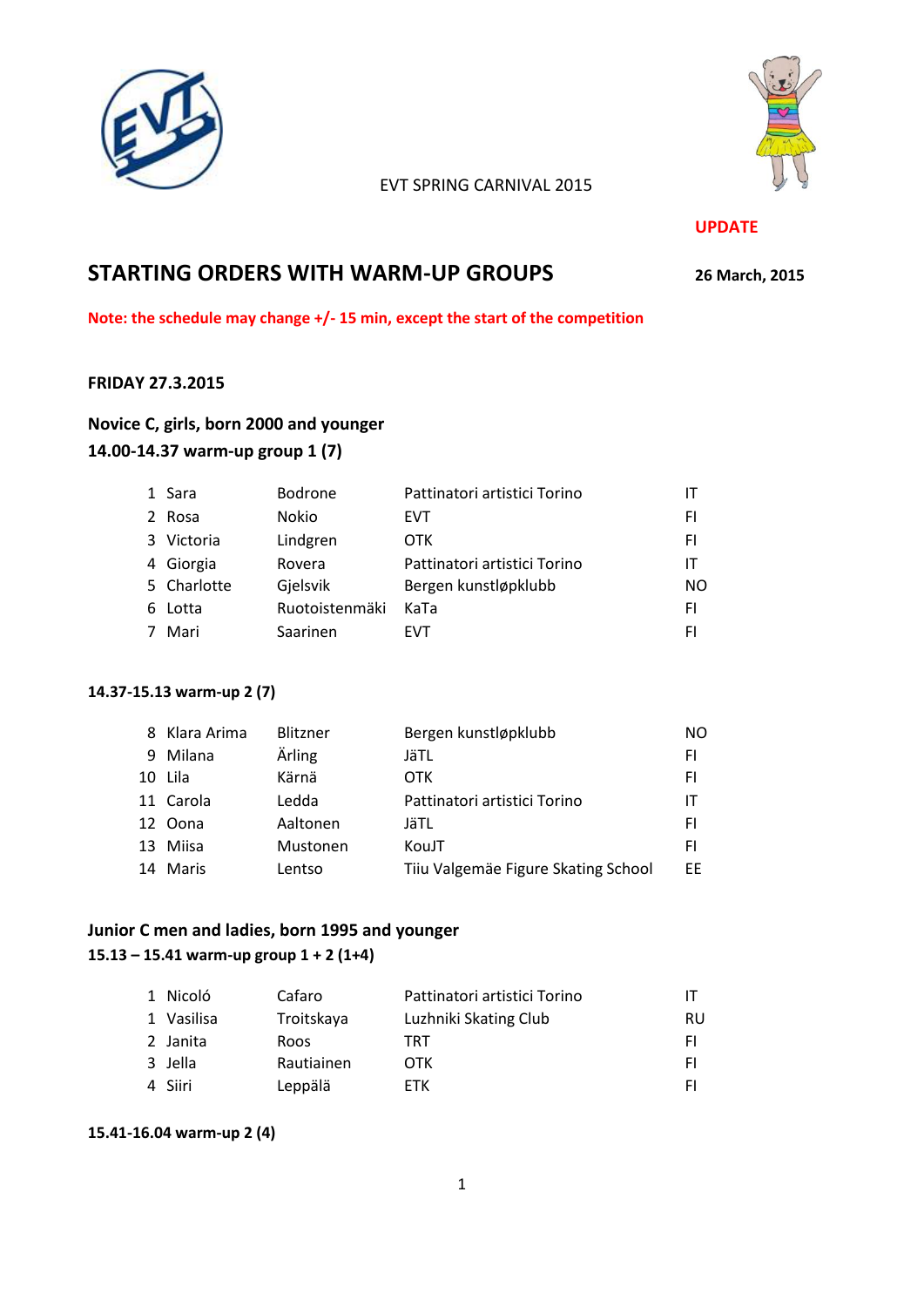



# EVT SPRING CARNIVAL 2015

| 5 Janna      | Sundström        | KaTa                         | FI. |
|--------------|------------------|------------------------------|-----|
| 6 Aleksandra | <b>Tsurilova</b> | Solo Spin                    | ЕE  |
| 7 Giorgia    | Cardizzone       | Pattinatori artistici Torino | ΙT  |
| 8 Sanni      | Tapola           | KouJT                        | FI. |

### *ICE RESURFACING 16.04 -16.19*

# **Springs A, born 2003 or younger 16.19-16.50 warm-up group 1 (5)**

| 1 Alisa      | Aimonen | <b>EVT</b> | FI. |
|--------------|---------|------------|-----|
| 2 Amelia     | Vidgren | KuTa       | FI. |
| 3 Siina      | Ärling  | JätL       | FI. |
| 4 Aleksandra | Volke   | Solo Spin  | FI. |
| 5 Jennica    | Hyytiä  | JoKa       | FI. |

# **16.50 – 17.21 warm-up group 2 (5)**

| 6 Tia     | Sajalahti | TTK        | FI. |
|-----------|-----------|------------|-----|
| 7 Jade    | Turunen   | <b>EVT</b> | FI. |
| 8 Matilda | Suova     | RauTL      | FI. |
| 9 Jenni   | Johansson | <b>EVT</b> | FI. |
| 10 Saga   | Höijer    | EsJt       | FI. |

### **17.21 – 17.58 warm-up group 3 (6)**

| 11 Ilona   | Kuusisto  | PoriTa     | FI. |
|------------|-----------|------------|-----|
| 12 Estella | Helanto   | <b>ETK</b> | FI  |
| 13 My      | Stolt     | <b>PTL</b> | FI  |
| 14 Saga    | Hellemaa  | OTK        | FI  |
| 15 Kiia    | Kahiluoto | TapTL      | FI. |
| 16 Tilde   | Seistola  | PTL        | FI  |

### **17.58 – 18.35 warm-up group 4 (6)**

| 17 Oona   | Kesti          | HL    | FI. |
|-----------|----------------|-------|-----|
| 18 Henna  | <b>Oinonen</b> | HL    | FI. |
| 19 Stella | Sainio         | HTK   | FI. |
| 20 Henna  | Takki          | LTL   | FI. |
| 21 Melina | Öberg          | SalPa | FI  |